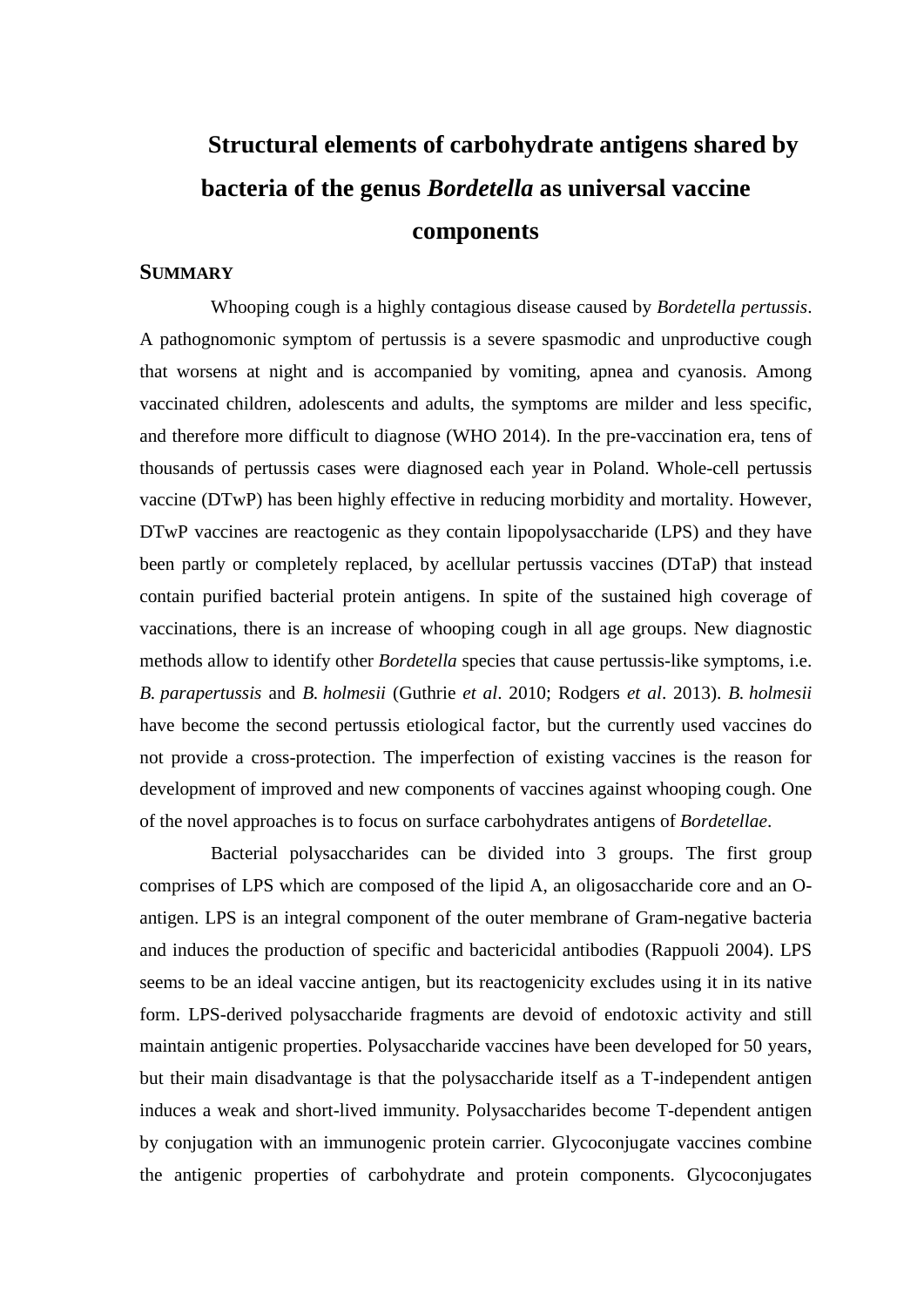containing *B. pertussis* LOS-derived oligosaccharide fragments induce the production of bactericidal antibodies (Koj *et al*. 2015). Bacteria of the "*B. bronchiseptica* cluster" are closely related, but they produce different lipopolysaccharides, containing some highly conserved segments related to the core OS.

Previously *Escherichia coli* OS studies have shown that antibodies directed against the OS core of rough-strains cross-react with smooth-strains cores (Lukasiewicz *et al*. 2003). Therefore, it is essential to identify common antigenic motifs that in the isolated forms could become components of universal vaccines protecting against *Bordetella* infections. The second group of bacterial glycans, which are also used as vaccine components, are capsular polysaccharides (CPS). CPS protect bacterial cells from the host defense mechanisms and from enviromental conditions (Roberts 1996). CPS are bound to the cell via a lipid anchor. CPS molecules released into environment constitute the third group of so-called exopolysaccharides (EPS). According to published data, some *Bordetellae* (*B. pertussis*, *B. parapertussis* and *B. bronchiseptica*) produce Bps exopolysaccharide (*Bordetella polysaccharide*), made of the GlcNAc homopolymer, which is supposed to play an important role in the biofilm development (Conover *et al*. 2010). Other publications suggest that *B. pertussis* produces a microcapsular polysaccharide, a form of the GalNAcA homopolymer that might resemble Vi antigen (Neo *et al*. 2010; Hoo *et al*. 2014). However, none of these publications presented direct analyses of the isolated EPS and CPS. The genes responsible for the CPS synthesis have been identified in the *Bordetellae* genomes, but to the date no one has been able to determine whether the capsular polysaccharides are actually produced by *Bordetella* species. These uncertainties were the reason for our interest in EPS and CPS structural features of *Bordetellae.*

In this study, structural and serological analyses of heteropolysaccharide parts of LPS among various *Bordetellae* species (*B. pertussis* 186, *B. pertussis* 606, *B. parapertussis* 529, *B. bronchiseptica* 530, and *B. bronchiseptica* 1943) were performed. This work identifies the structure and describes the chemical shifts for *B. pertussis* 606 oligosaccharide for the first time. The lack of cross-reactivity with antiglycoconjugate sera (anti-penta-PT, anti-penta-TTd and anti-disach-HSA) recognizing the distal trisaccharide, confirms that the OS of *B. pertussis* 606 is a nonasaccharide devoid of distal trisaccharide. *B. bronchiseptica* 530 and *B. bronchiseptica* 1943 strains were identified as rough strains not synthesizing the O-antigen. Minimal OS of *B. bronchiseptica* 530 and 1943 is a heptasaccharide and is the shortest OS among the analysed species, which has also been confirmed by very weak cross-reactions with sera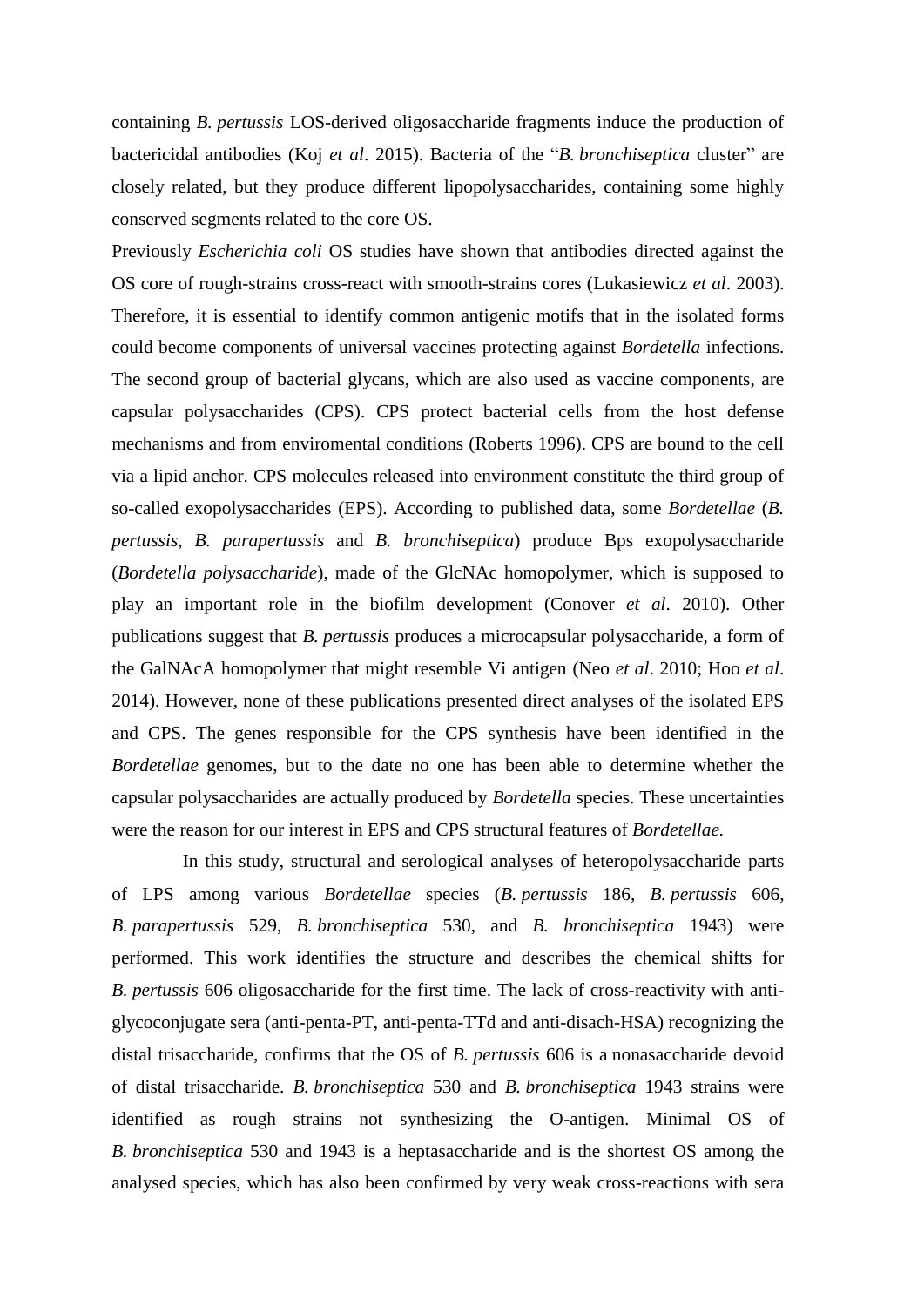recognizing OS of *B. pertussis* 186 (anti-OS-TTd and anti-OS-PT). *B. parapertussis* 529 was defined as a smooth strain. Anti-glycoconjugate sera (anti-penta-TTd and antidisach-HSA) cross-recognize the *B. pertussis* 186 immunodominant epitope in the LPS of *B. parapertussis* 529, suggesting that a distal trisaccharide is present in the *B. parapertussis* LPS structure. Two forms have been distinguished among structures of the OS core of *B. parapertussis* 529. Minimal OS is an octasaccharide, while the complete structure of OS is a dodecaccharide. The minimum OS core for *Bordetellae* was defined as a hexasaccharide. It has been established that the basic core OS structure is conserved among *Bordetella* species. The modifications included the loss of some residues or an additional substitution by non-sugar substituents. An interesting observation is the fact that during the performed analyses no pentasaccharide linker was identified. According to Preston et al. this linker attaches the O-antigen to OS (Preston *et al*. 2006). This can be explained by the lack of O-antigens in *B. bronchiseptica* strains, but this type of linker should be present in *B. parapertussis* LPS, which synthesizes the O-antigen.

*B. holmesii* ATCC 51541 is a novel and important etiological factor of pertussis. Almost nothing is known regarding the structure of carbohydrate antigens of this bacterium and their possible applications as new glycoconjugate pertussis vaccines. Here the structure of the OS core and O-antigen of *B. holmesii* ATCC 51541 is presented. Based on the NMR and MALDI-TOF MS spectra it was established that the OS core of *B. holmesii* is identical to this of *B. pertussis* 606. *B. holmesii* OS is a nonasaccharide devoid of distal trisaccharide in its structure. This observation was also confirmed by the lack of serological cross-reactions with antibodies directed against the immunodominant epitope of *B. pertussis* 186. The NMR spectroscopy, mass spectrometry and chemical methods allowed to determine the structure of the O-antigen of B. *holmesii* ATCC 51541. It has been identified as a polysaccharide composed of pentasaccharide subunit (mass of 974.32 Da) with the following structure:  $[\rightarrow 2)$ -α-L-Rha-(1→3)-α-D-Glc*p*-(1→4)-[β-D- $GlcpNAc-(1→3]α-D-Galp-(1→3)-α-D-GlcpNAc-(1→]n$ 

Due to the divergent literature data on the EPS produced by *Bordetellae* and the lack of complete structural data, analyses of EPS isolated from the post-culture medium of the tested *Bordetellae* species were performed. Long-chain polysaccharides were detected in the post-culture medium separated using size exclusion chromatography. Polysaccharides were identified as two glucose homopolymers substituted at the 4 and 6 positions  $[\rightarrow 4)$ -α-D-Glc*p*-(1→) and  $[\rightarrow 6)$ -α-D-Glc*p*-(1→). In the chromatograms